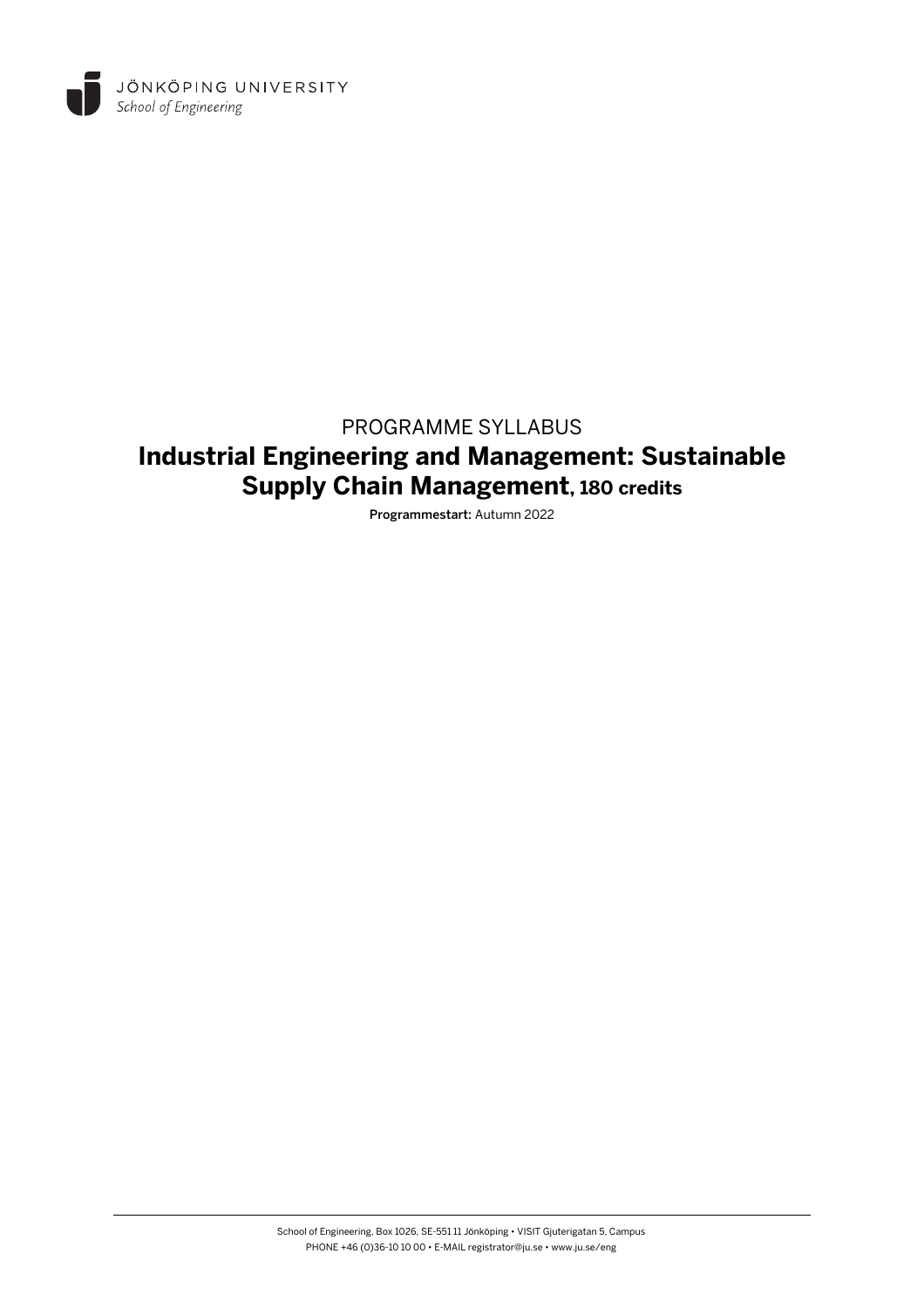

# PROGRAMME SYLLABUS **Industrial Engineering and Management: Sustainable Supply Chain Management, 180 credits**

Industriell organisation och ekonomi: Sustainable Supply Chain Management, 180 högskolepoäng

| Programme<br>code: | TGSS6                                               | Programmestart:<br><b>Education Cycle:</b> | Autumn 2022<br>First-cycle level |
|--------------------|-----------------------------------------------------|--------------------------------------------|----------------------------------|
|                    | Confirmed by: Dean 2016-03-30                       |                                            |                                  |
|                    | <b>Revised by:</b> Director of Education 2022-03-01 |                                            |                                  |
| <b>Version:</b>    |                                                     |                                            |                                  |

#### Title of qualification

Degree of Bachelor of Science in Industrial Engineering and Management, specialisation Sustainable Supply Chain Management

#### Programme overview Background

Supply chain management has become a central concern for most firms to remain competitive in an ever-intensive dynamic global market. As a field, it has grown rapidly over the recent decades by drawing upon a myriad of fields and areas. Notably, sustainability of supply chains is in the forefront of academic and practice agenda, no matter if the firms are large and global, small and medium sized start-ups, or are involved in strategic, tactical or operational decisionmaking. This program is designed to provide unique competencies in sustainable supply chain management by integrating the knowledge and skills from Industrial Engineering, and Management. More importantly, since contemporary industrial engineering and management has grown beyond solely focusing on production operations, this program incorporates a variety of actors, functions, operations and industries, including retailing and distribution, services, and purchasing, while having a solid and fair emphasis on production.

# **Objectives**

The program aims to provide students with a deep knowledge of the design, planning and control of supply chain and industrial operations. Specifically, the program aims to provide the students with solid understanding of sustainability issues in the various levels of contemporary supply chains, from purchasing and supply to production, distribution and retailing. The issues include environmental, social and economic aspects as well as planning for successful leadership and management of organizations.

#### Post-graduation employment areas

Upon graduation, the student is well prepared to work in different positions within various industrial actors involved within supply chains, including production, purchasing, logistics services, distribution and retail firms. Possible future careers could be entry management and/or planning positions within purchasing, supply chain sustainability and social responsibility, production engineering, transport and warehousing, as well as retail logistics. The blend of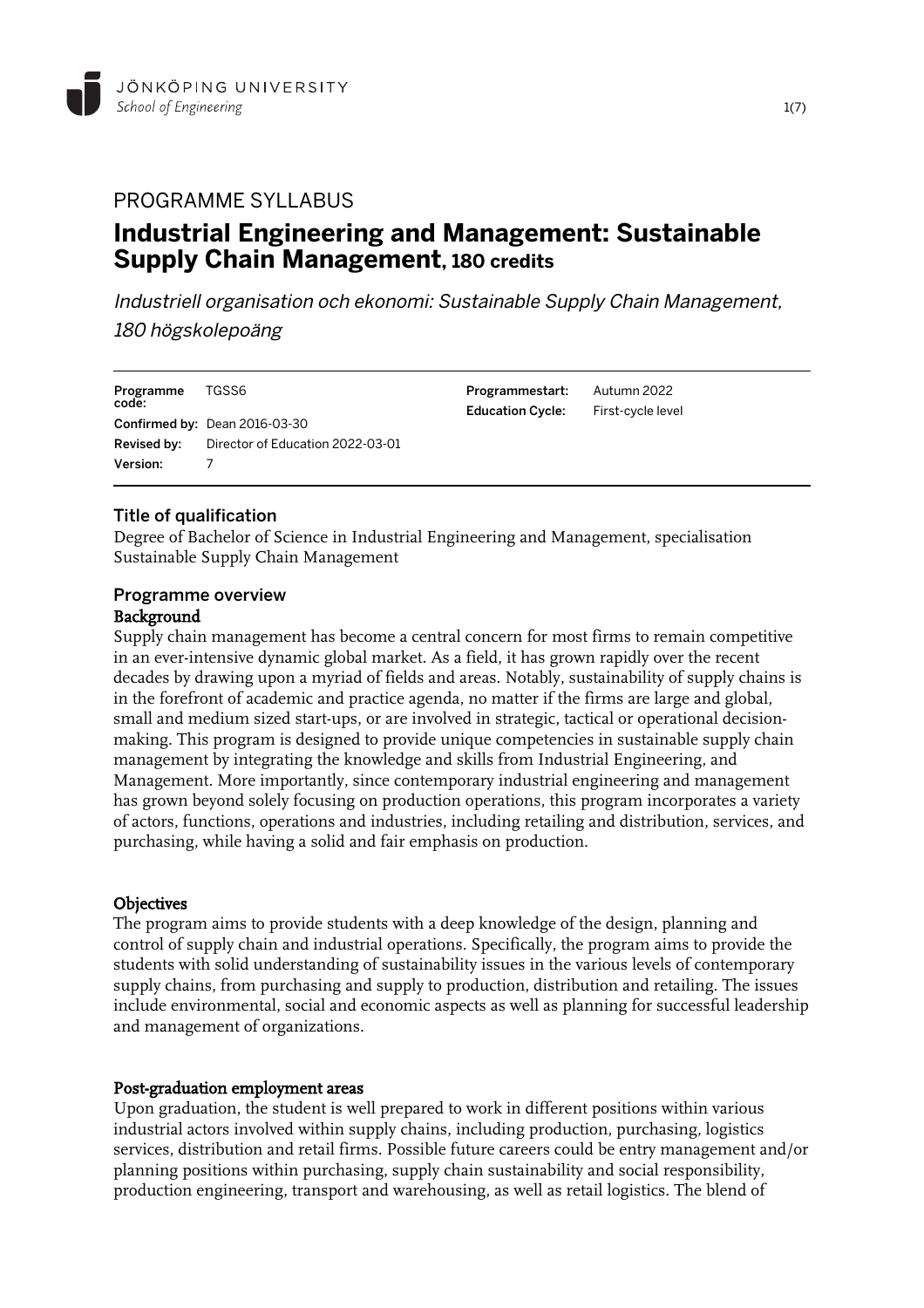theoretical knowledge and practical education prepares the graduates with the expertise relevant for managerial, engineering, as well as consultancy careers within Industrial Engineering and Management.

#### Educational concept at the School of Engineering

All programmes at the School of Engineering at Jönköping University (JTH) follow an educational concept. The educational concept can be seen as consisting of a number of elements that must be included in the study programmes in order to promote the quality and attractiveness of the education in a way that makes students professionally skilled and soughtafter. The concept highlights the connection with industry and internationalisation in particular as two important elements in order to create successful programmes for which there will be a high number of applicants.

In the concept, there are common learning outcomes regarding the areas leadership, project management, economy, entrepreneurship, marketing, sustainable development, scientific methods and communication. There is also an Industrial Placement Course (IPC) included in all programmes, whereby students put their theoretical knowledge into practice. IPC is a 12 credit course (7 weeks practise at a company), and it is also possible to complete the course abroad.

Internationalisation means that, for example, the opportunity is provided to practise languages and intercultural communication through student exchanges with foreign universities. JTH has around 70 partner universities around the world, and takes part in a number of international student exchange programmes. There is the opportunity to spend part of the study period abroad and to accredit studies abroad towards the degree. As a result of this student exchange, a large number of courses at JTH are taught in English.

#### **Objectives**

After the completion of the programme, students must meet the intended learning outcomes, as described in The Higher Education Ordinance by Degree of Bachelor of Science in Engineering (1-11) and also the intended learning outcomes, as described by JTH:

#### Common learning outcomes

#### Knowledge and Understanding

1. demonstrate knowledge of the disciplinary foundation of the engineering field chosen and proven experience in this field as well as awareness of current research and development work, 2. demonstrate broad knowledge in the engineering field chosen and relevant knowledge of mathematics and the natural sciences,

JTH. demonstrate knowledge of business (economics, entrepreneurship, business planning, marketing) in relevant activities within the chosen field of engineering,

#### Competence and Skills

3. demonstrate the ability to identify, formulate and deal with issues autonomously and creatively using a holistic approach and to analyse and evaluate technological solutions,

4. demonstrate the ability to plan and using appropriate methods undertake tasks within predetermined parameters,

5. demonstrate the ability to use knowledge critically and systematically to model, simulate, predict and evaluate series of events on the basis of relevant information,

6. demonstrate the ability to design and manage products, processes and systems while taking into account the circumstances and needs of individuals and the targets for economically, socially and ecologically sustainable development set by the community,

7. demonstrate the capacity for teamwork and collaboration with various constellations,

8. demonstrate the ability to present and discuss information, problems and solutions in speech and writing and in dialogue with different audiences, in both national and international contexts, JTH. demonstrate ability to apply the acquired knowledge in practical work and demonstrate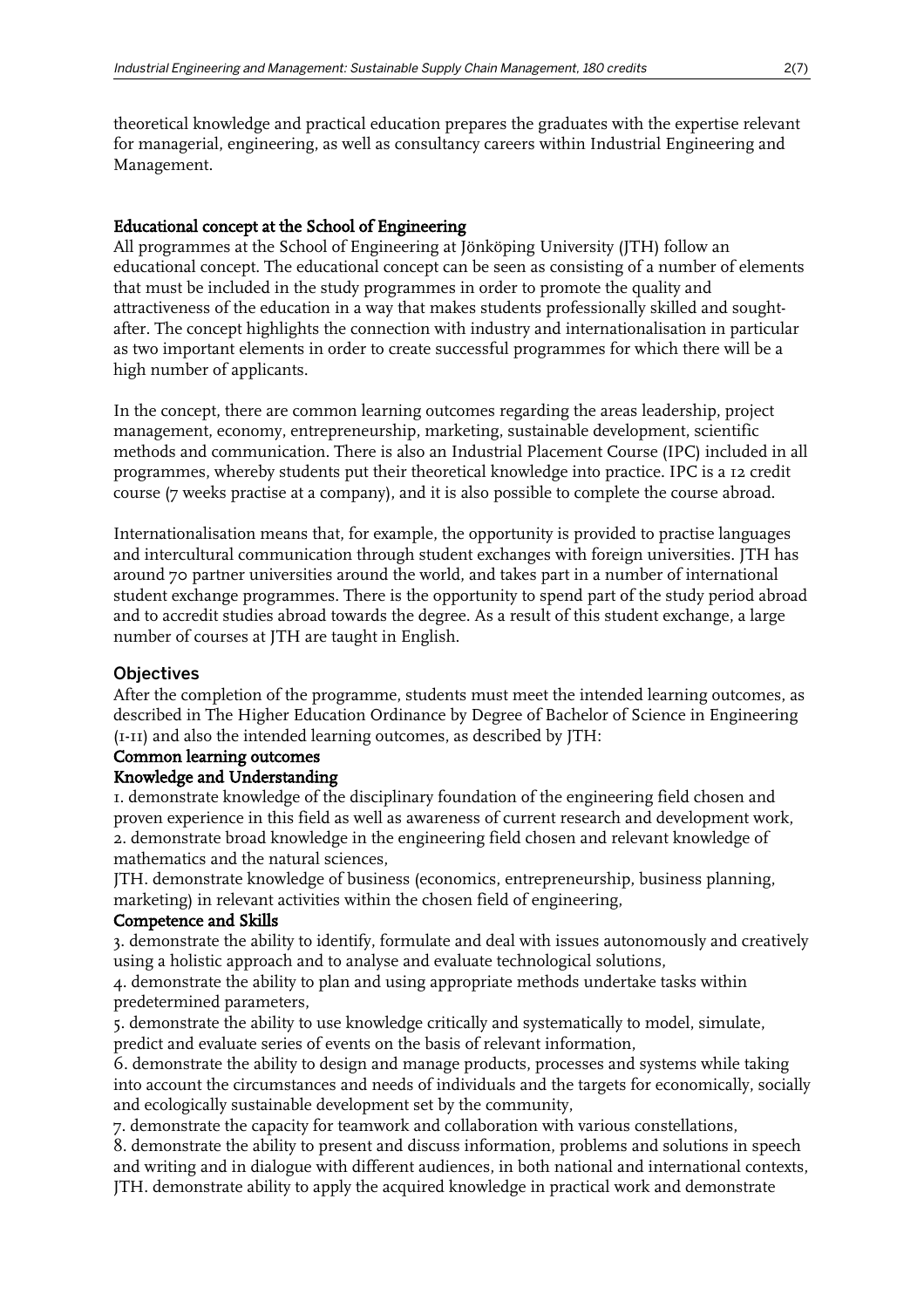insight into the future career,

# Judgement and Approach

9. demonstrate the ability to make assessments informed by relevant disciplinary, social and ethical aspects,

10. demonstrate insight into the possibilities and limitations of technology, its role in society and the responsibility of the individual for how it is used, including social and economic aspects as well as environmental and occupational health and safety aspects,

11. demonstrate the ability to identify the need for further knowledge and undertake ongoing development of his or her skills,

# Programme-specific learning outcomes

Upon completion of the program, the intended learning outcomes provided for programme must also be met.

# Knowledge and Understanding

12. demonstrate knowledge of the design, planning and control of logistics flows in a sustainable fashion

13. demonstrate knowledge of the design, management and development of industrial operations in a sustainable fashion

# Competence and Skills

14. demonstrate ability to design, plan and control of logistics flows in a sustainable fashion 15. demonstrate ability to design, manage and develop industrial operations in a sustainable fashion

# Judgement and Approach

16. demonstrate ability to propose and compare different options for the design, planning and control of logistics flows and assess their sustainability implications

17. demonstrate ability to propose and compare different options for the design, management and development of industrial operations and assess their sustainability implications

# **Contents**

# Programme principles

The education encompasses deep expertise in the design, planning and control of sustainable supply chains. Upon the start, core courses with a clear focus on logistics and sustainability are offered. Additionally, students acquire the basic knowledge and skills for carrying out and communicating scientific research. The program provides an in-depth understanding of leadership and project management principles, followed up by the fundamentals of planning for starting up a business and entrepreneurship. Later, the knowledge and skills on industrial operations are deepened by focusing on quality management and engineering. Moreover, students acquire basic and deeper knowledge in calculus, and mathematical statistics to enrich their engineering profile.

The second year includes courses that deepen the knowledge base within the field of industrial engineering and management with a focus on transportation and warehousing, purchasing, retailing, and industrial marketing and innovation. The knowledge on sustainability in supply chains is deepened in semester 3 by covering the principles of lean and sustainable engineering. Meanwhile, the knowledge base in algebra and optimization is deepened. The year ends with the Industrial Placement Course in which most of the practical course work is carried out at a company. Moreover, the students enrich their knowledge on scientific inquiry upon the start of the Industrial Placement Course.

The final year provides a unique opportunity for the students to take elective courses either at JU or at our partner universities. Students can further specialize in the area of their preference within the framework of industrial engineering and management. Instances for area themes could be production, and services, information systems, and simulation. In the final semester,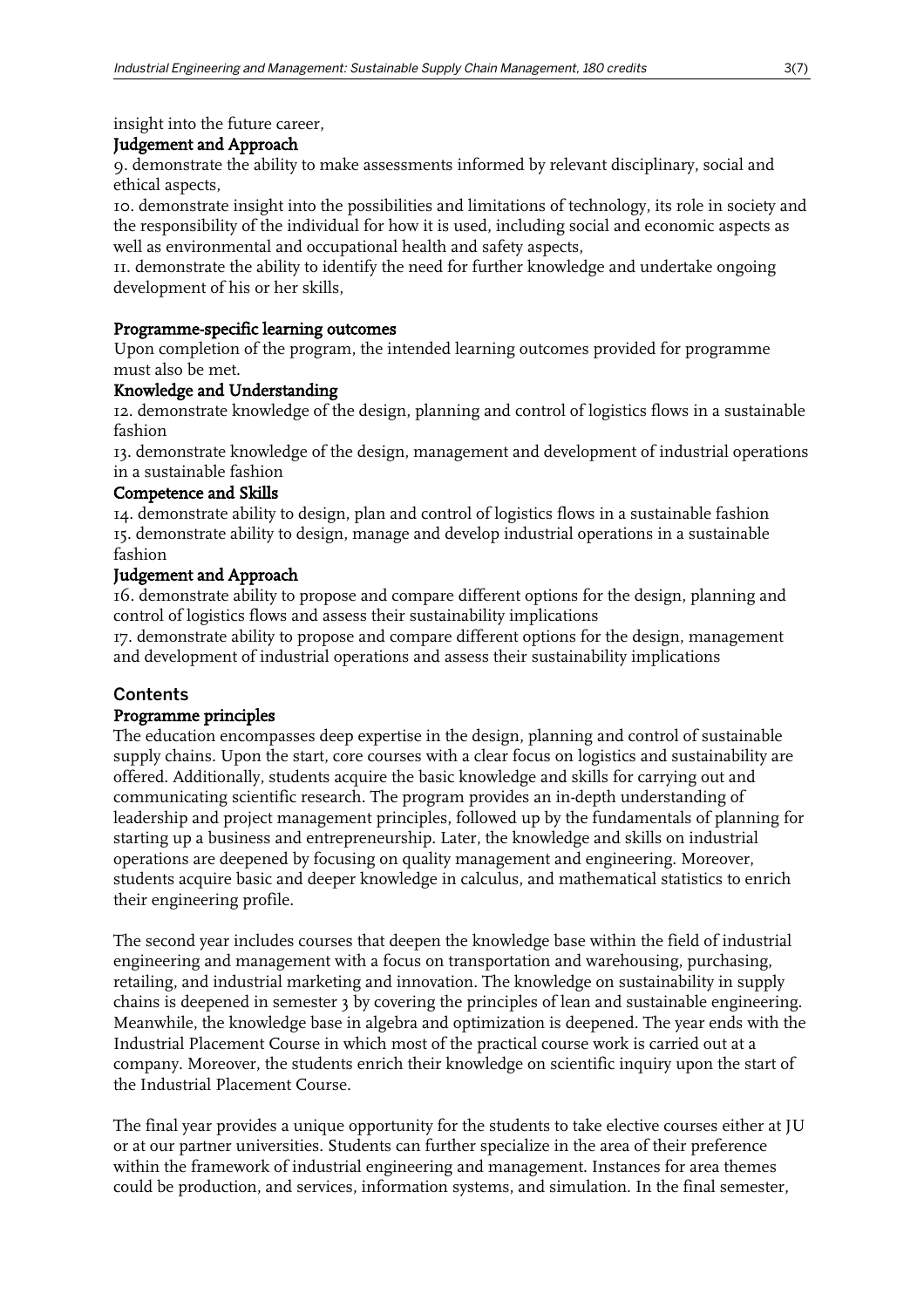students gain further education on the social, well-being, and ergonomic aspects of sustainablility.

During the program, students work on practical cases where they apply their theoretical knowledge in dealing with real-world problems. Laboratory and business games are other tools that are used to facilitate understanding of the contemporary management of supply chains. Group work is very common, e.g., when working with case studies and exercises. In several courses, field trips are organized or guest speakers from the business world are invited to further strengthen the link between education and practice. Students can also deepen their international profile by studying at our partner universities for one or two semesters.

Education in this international program is carried out in English.

#### Programme progression

The program courses, goals and progression are continuously assessed. The program is based on a system-wide perspective, which means that (1) knowledge and understanding, (2) the skill and ability, and (3) judgment and approach are built up continuously during the program. Each course is part of the system and provides all three levels of knowledge and for the whole program, the students have knowledge of the entire system at all three levels. Examination takes place in different forms in different courses continuously during the programme with progressively higher requirements as the courses follow. Final examination takes place in the form of the final thesis.

This program is comprised of courses which focus on various aspects of industrial engineering and management and sustainable supply chain management. The first course offered, Logistics Engineering, provides a solid cornerstone to the program. In this course, students become familiar with the primary knowledge and skills in relation to logistics flows, including materials planning and control, production, and distribution. These knowledge and skills are followed up more specifically in several other subsequent courses including Quality Management and Engineering, Lean and Green Engineering, Transportation and Warehousing, partially Work-Human-Technology (focusing on production operations), and Retailing (focusing on retail and distribution operations). An introduction to the basics of supply chain management and the related sustainability implications is provided in Principles of Sustainable Supply Chain Management. This course serves as a premise for a number of other courses in the program including Supply Chains and Social Responsibility, Lean and Green Engineering, and partially Purchasing, and Sustainable Business Relationships, among others. The students become familiar with the principles of leadership and change management in organizations and projects in Leadership and Project Management, which provides a base for Business Planning and Entrepreneurship. The mathematics and optimization courses provided in the program give an essential engineering edge to the knowledge and skills of the students, which is central to several operations-related courses throughout the program, and potentially the elective courses. Specifically, if the program students decide to stay at JU rather than studying abroad, the courses offered in semester 5 build on the various courses and topics studied in several other courses in the program. For instance, Innovative Production Systems Development deepens the knowledge and skills on production and operations gained in year I. IT in Supply Chains, and Simulation in Industrial Engineering deal with the application of IT is contemporary supply chain management. The course Intercultural and International Communication enriches students' international profile, while studying at JU. The Industrial Placement and Final Project Work courses provide a unique opportunity for students to further practically experience their knowledge during an internship and thesis work. The latter-mentioned practice-oriented courses are supported by the knowledge and skills gained in various courses, especially methodology and presentation courses.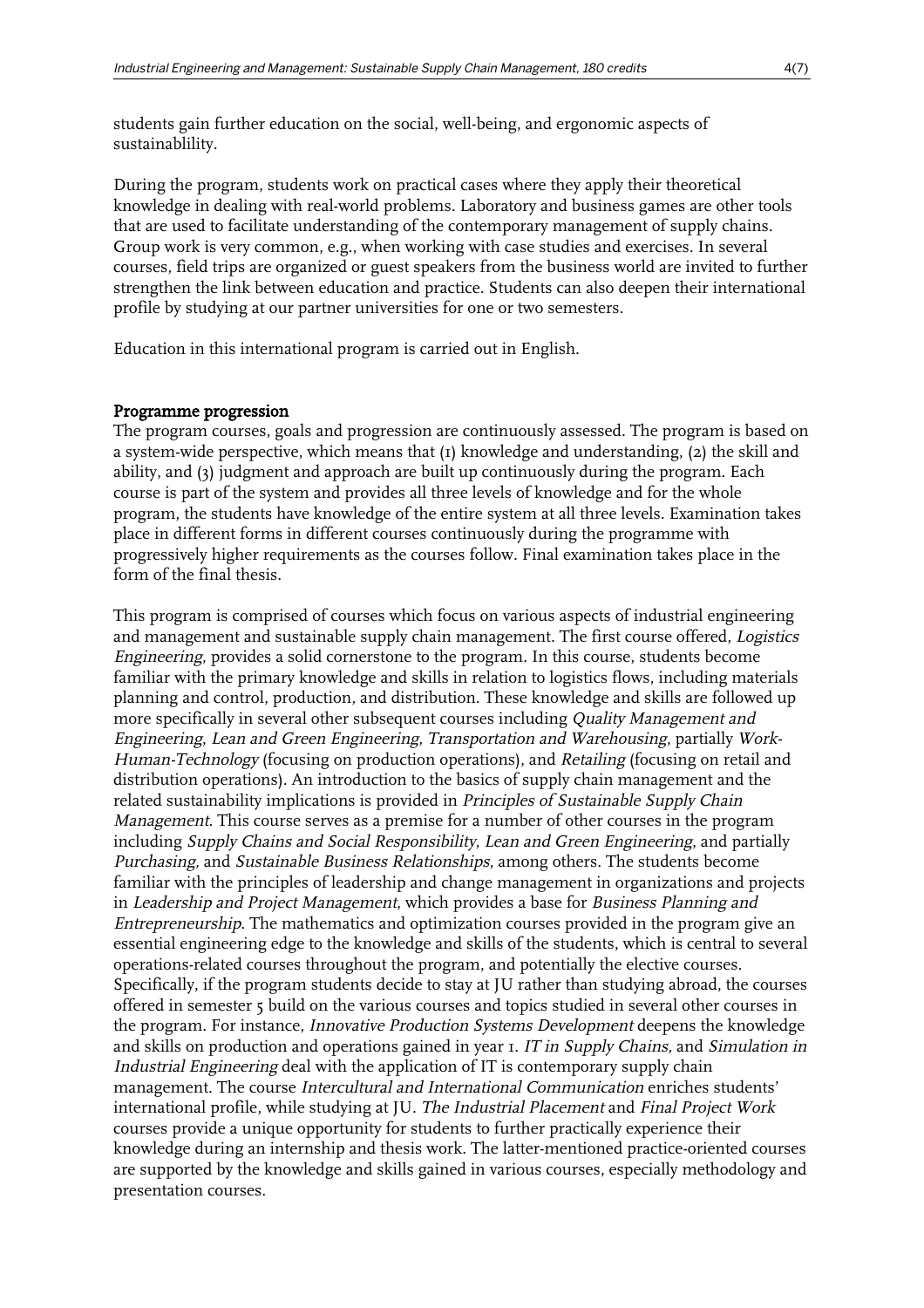#### Basic Physics 2

The students who miss Physics 2 should take the 6-Pre-education credits course Basic Physics 2 in addition to the 180 credits required to obtain a Bachelor's of Science degree.

#### Semester 5

Study abroad or elective courses (within Industrial Engineering and Management)

Courses

Mandatory courses

| <b>Course Name</b>                                                         |     | Credits   Main field of study               | <b>Specialised</b><br>in | <b>Course Code</b> |
|----------------------------------------------------------------------------|-----|---------------------------------------------|--------------------------|--------------------|
| <b>Business Planning and</b><br>Entrepreneurship                           | 7.5 | Industrial<br>Engineering and<br>Management | G1N                      | TBPG19             |
| Work-Human-Technology                                                      | 7.5 | Industrial<br>Engineering and<br>Management | G1F                      | TAMK12             |
| Retailing                                                                  | 7.5 | Industrial<br>Engineering and<br>Management | G <sub>2F</sub>          | TDHN11             |
| Final Project Work in Industrial<br><b>Engineering and Management</b>      | 15  | Industrial<br>Engineering and<br>Management | G <sub>2</sub> E         | TEIP19             |
| Research Methods and<br>Communication                                      | 7.5 | Industrial<br>Engineering and<br>Management | G1N                      | TFKG18             |
| <b>Supply Chains and Social</b><br>Responsibility                          | 7.5 | Industrial<br>Engineering and<br>Management | G1F                      | TSCK12             |
| Principles of Sustainable Supply<br>Chain Management                       | 7.5 | Industrial<br>Engineering and<br>Management | G1N                      | TSSG18             |
| <b>Basic Calculus</b>                                                      | 7.5 |                                             | G1N                      | TGAG19             |
| <b>Basic Physics 2</b>                                                     | 6   |                                             | <b>GXX</b>               | <b>TG2F07</b>      |
| <b>Sustainable Business</b><br>Relationships                               | 7.5 | Industrial<br>Engineering and<br>Management | G <sub>2F</sub>          | THAN19             |
| Purchasing                                                                 | 7.5 | Industrial<br>Engineering and<br>Management | G <sub>2F</sub>          | TIKN10             |
| Quality Management and<br>Engineering                                      | 7.5 | Industrial<br>Engineering and<br>Management | G1F                      | TKYK19             |
| Lean and Green Engineering                                                 | 7.5 | Industrial<br>Engineering and<br>Management | G1F                      | TLGK19             |
| Leadership and Project<br>Management                                       | 7.5 | Industrial<br>Engineering and<br>Management | G1N                      | TLPG18             |
| Linear Algebra and Optimization                                            | 7.5 |                                             | G1N                      | TAOG19             |
| <b>Mathematical Statistics SSCM</b>                                        | 7.5 | Industrial<br>Engineering and<br>Management | G1F                      | TMSK19             |
| Industrial Placement Course in<br>Industrial Engineering and<br>Management | 12  | Industrial<br>Engineering and<br>Management | G <sub>2F</sub>          | TNON15             |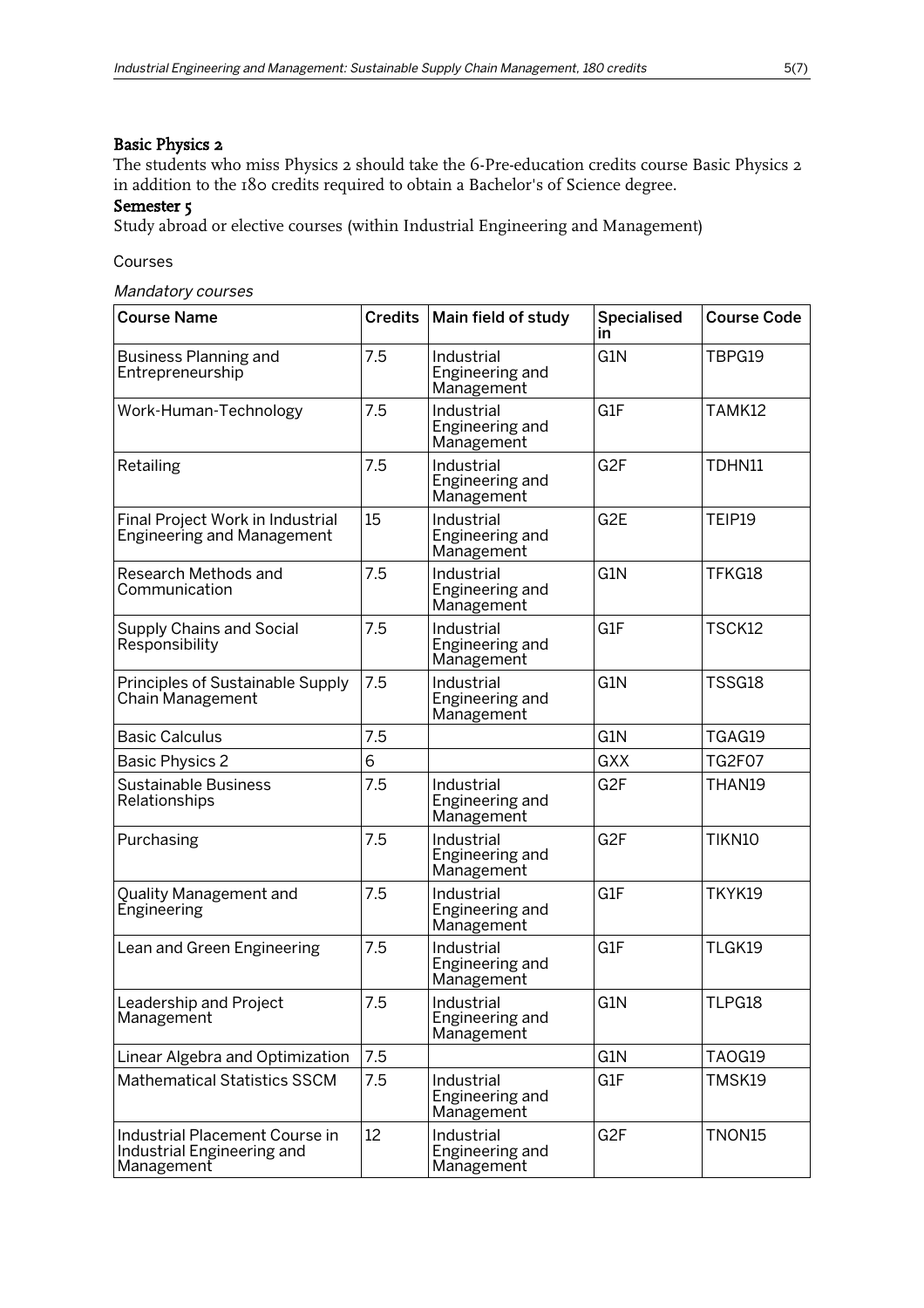| Logistics Engineering                                              | 7.5 | Industrial<br>Engineering and<br>Management | G1N             | TTOG18 |
|--------------------------------------------------------------------|-----|---------------------------------------------|-----------------|--------|
| Transportation and Warehousing   7.5                               |     | Industrial<br>Engineering and<br>Management | G <sub>2F</sub> | TTLN18 |
| Inquiry Methodology in Industrial 3<br> Engineering and Management |     | Industrial<br>Engineering and<br>Management | G1F             | TUMK11 |

#### Elective courses

| <b>Course Name</b>                                               |     | Credits   Main field of study               | <b>Specialised</b><br>ın | <b>Course Code</b> |
|------------------------------------------------------------------|-----|---------------------------------------------|--------------------------|--------------------|
| Intercultural and International<br>Communication <sup>1</sup>    | 7.5 | Industrial<br>Engineering and<br>Management | G1N                      | TIKG18             |
| IT in Supply Chains <sup>1</sup>                                 | 7.5 | Industrial<br>Engineering and<br>Management | G <sub>2F</sub>          | TSCN11             |
| Simulation in Industrial<br>Engineering <sup>T</sup>             | 7.5 | Industrial<br>Engineering and<br>Management | G <sub>2F</sub>          | TSEP11             |
| <b>Innovative Production Systems</b><br>Development <sup>1</sup> | 7.5 | Industrial<br>Engineering and<br>Management | G <sub>2F</sub>          | TUIN18             |

#### Programme overview

#### <u>Year 1</u>

| .                                                    |                                                                             |                                                             |                                                     |  |
|------------------------------------------------------|-----------------------------------------------------------------------------|-------------------------------------------------------------|-----------------------------------------------------|--|
|                                                      | Semester 1                                                                  | Semester 2                                                  |                                                     |  |
| Period 1                                             | Period 2                                                                    | Period 3                                                    | Period 4                                            |  |
| Logistics Engineering, 7.5<br>credits                | Leadership and Project<br>Management, 7.5 credits                           | l Basic Calculus. 7.5 credits                               | Linear Algebra and<br>Optimization, 7.5 credits     |  |
| l Research Methods and<br>Communication, 7.5 credits | <b>Principles of Sustainable</b><br>Supply Chain Management,<br>7.5 credits | Business Planning and<br>Entrepreneurship, 7.5<br>l credits | <b>Mathematical Statistics</b><br>SSCM. 7.5 credits |  |

#### Year 2

|                                            | Semester 3                                         | Semester 4                                         |                                                                                        |  |
|--------------------------------------------|----------------------------------------------------|----------------------------------------------------|----------------------------------------------------------------------------------------|--|
| Period 1                                   | Period 2                                           | Period 3                                           | Period 4                                                                               |  |
| Lean and Green Engineering,<br>7.5 credits | Quality Management and<br>Engineering, 7.5 credits | Retailing, 7.5 credits                             | Industrial Placement Course<br>in Industrial Engineering and<br>Management, 12 credits |  |
| Purchasing, 7.5 credits                    | Transportation and<br>Warehousing, 7.5 credits     | Sustainable Business<br>Relationships, 7.5 credits | Inquiry Methodology in<br>Industrial Engineering and<br>Management, 3 credits          |  |

#### Year 3

|                                                           | Semester 5                                                                                | Semester 6                                                                 |                                                         |  |
|-----------------------------------------------------------|-------------------------------------------------------------------------------------------|----------------------------------------------------------------------------|---------------------------------------------------------|--|
| Period 1                                                  | Period 2                                                                                  | Period 3                                                                   | Period 4                                                |  |
| IT in Supply Chains <sup>1</sup> , 7.5<br>credits         | Innovative Production<br>Systems Development $\frac{1}{2}$ , 7.5   7.5 credits<br>credits | Work-Human-Technology,                                                     | Supply Chains and Social<br>Responsibility, 7.5 credits |  |
| Simulation in Industrial<br>Engineering $I$ , 7.5 credits | Intercultural and<br>International<br>Communication <sup>1</sup> , 7.5 credits            | Final Project Work in Industrial Engineering and<br>Management, 15 credits |                                                         |  |

# Year 4

| Semester |                            | Semester ٤    |          |
|----------|----------------------------|---------------|----------|
| Period 1 | 2 Period                   | <b>Period</b> | Period 4 |
|          | Basic Physics 2, 6 credits |               |          |

# Teaching and examination

Throughout the academic year, typically, two courses are taken in parallel. Examination forms